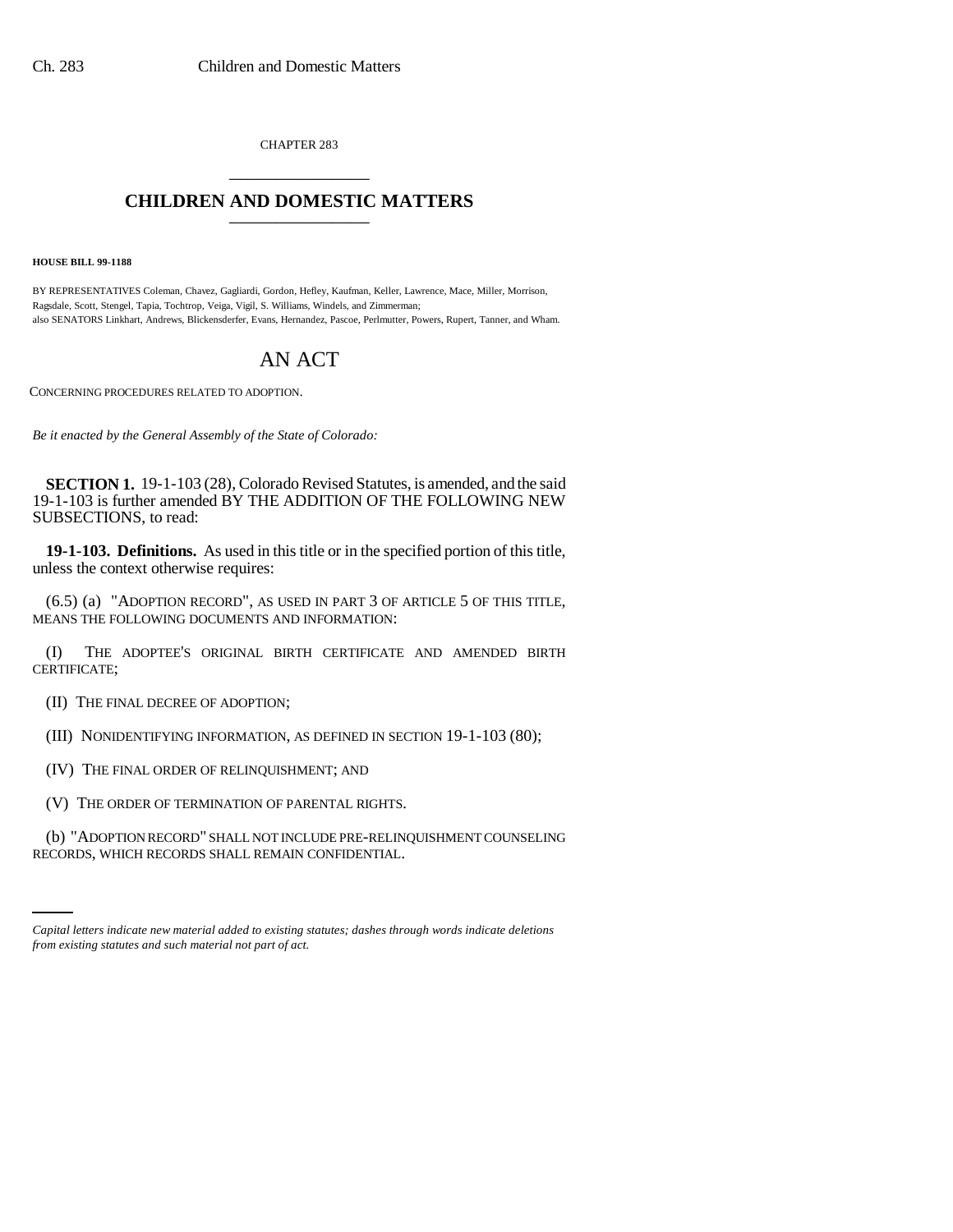(28) "Consent", as used in part 3 of article 5 of this title, means voluntary, informed, written consent. WHEN USED IN THE CONTEXT OF CONFIDENTIAL INTERMEDIARIES, "consent" always shall be preceded by an explanation that consent permits the confidential intermediary to arrange a personal contact among biological relatives. "CONSENT" MAY ALSO MEAN THE AGREEMENT FOR CONTACT OR DISCLOSURE OF RECORDS BY ANY OF THE PARTIES IDENTIFIED IN SECTION 19-5-304(2) AS A RESULT OF AN INQUIRY BY A CONFIDENTIAL INTERMEDIARY PURSUANT TO SECTION 19-5-304.

(28.5) "CONSENT FORM", AS USED IN SECTION 19-5-305 (3), MEANS A VERIFIED WRITTEN STATEMENT SIGNED BY AN ADULT ADOPTEE OR AN ADULT ADOPTEE'S BIRTH PARENT OR AN ADULT ADOPTIVE PARENT THAT HAS BEEN NOTARIZED AND THAT AUTHORIZES THE RELEASE OF ADOPTION RECORDS OR IDENTIFYING INFORMATION, TO THE EXTENT AVAILABLE, BY A LICENSED CHILD PLACEMENT AGENCY.

(63.5) "IDENTIFYING INFORMATION", AS USED IN SECTION 19-5-305 (3), MEANS COPIES OF ANY ADOPTION RECORDS, AS THAT TERM IS DEFINED IN SUBSECTION (6.5) OF THIS SECTION, THAT ARE IN THE POSSESSION OF THE CHILD PLACEMENT AGENCY. "IDENTIFYING INFORMATION" ALSO INCLUDES THE NAME OF THE ADOPTEE BEFORE PLACEMENT IN ADOPTION, THE NAME AND ADDRESS OF EACH BIRTH PARENT AS THEY APPEAR IN THE BIRTH RECORDS, THE CURRENT NAME, ADDRESS, AND TELEPHONE NUMBER OF THE ADULT ADOPTEE, AND THE CURRENT NAME, ADDRESS, AND TELEPHONE NUMBER OF EACH BIRTH PARENT TO THE EXTENT SUCH INFORMATION IS AVAILABLE TO THE CHILD PLACEMENT AGENCY.

(85.5) (a) "POST-ADOPTION RECORD", AS USED IN PART 3 OF ARTICLE 5 OF THIS TITLE, MEANS INFORMATION CONTAINED IN THE FILES SUBSEQUENT TO THE COMPLETION OF AN ADOPTION PROCEEDING.

(b) THE POST-ADOPTION RECORD MAY CONTAIN INFORMATION CONCERNING, BUT NOT LIMITED TO:

(I) THE WRITTEN INQUIRIES FROM PERSONS REQUESTING ACCESS TO RECORDS;

(II) THE SEARCH EFFORTS OF THE CONFIDENTIAL INTERMEDIARY;

(III) THE RESPONSE, IF ANY, TO THOSE SEARCH EFFORTS BY THE PERSONS SOUGHT;

(IV) ANY UPDATED MEDICAL INFORMATION GATHERED PURSUANT TO PART 3 OF ARTICLE 5 OF THIS TITLE; AND

(V) ANY PERSONAL IDENTIFYING INFORMATION CONCERNING ANY PERSONS SUBJECT TO THE PROVISIONS OF PART 3 OF ARTICLE 5 OF THIS TITLE.

**SECTION 2.** 19-1-309, Colorado Revised Statutes, is amended to read:

**19-1-309. Relinquishments and adoption information.** Except as provided in parts 3 and 4 of article 5 of this title and section 19-1-303, all records and proceedings in relinquishment or adoption shall be confidential and open to inspection only upon order of the court for good cause shown OR AS OTHERWISE AUTHORIZED PURSUANT TO ARTICLE 5 OF THIS TITLE. The court shall act to preserve the anonymity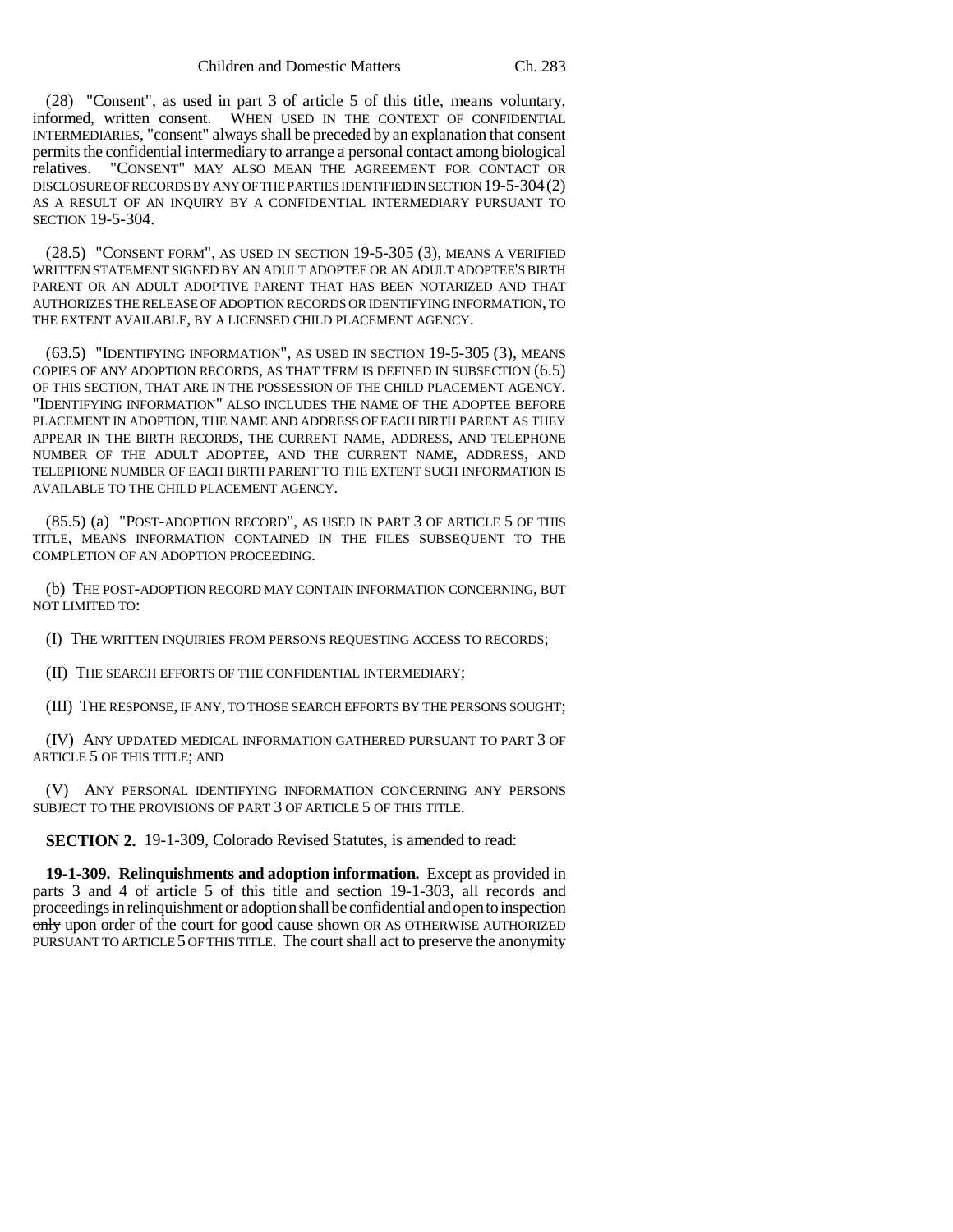#### Ch. 283 Children and Domestic Matters

of the biological parents, the adoptive parents, and the child except to the extent disclosure is made FROM THE GENERAL PUBLIC, EXCEPT AS ORDERED BY THE COURT FOR GOOD CAUSE SHOWN PURSUANT TO THIS SECTION OR EXCEPT AS AUTHORIZED pursuant to a designated adoption or pursuant to section 19-5-104 (2) or part 3 or 4 of article 4 ARTICLE 5 of this title. A separate docket shall be maintained for relinquishment proceedings and for adoption proceedings.

**SECTION 3.** 19-5-304 (1) (b), (2), (3), and (4) (c), Colorado Revised Statutes, are amended, and the said 19-5-304 is further amended BY THE ADDITION OF A NEW SUBSECTION, to read:

#### **19-5-304. Confidential intermediaries - confidential intermediary services.** (1) (b) Once a person is included on such list, he or she shall be:

(I) Authorized to inspect confidential relinquishment and adoption records AND POST-ADOPTION RECORDS upon motion to the court by an adult adoptee, adoptive parent OR GRANDPARENT, biological parent OR GRANDPARENT, ADULT biological sibling or half-sibling OF AN ADULT ADOPTEE, ADULT DESCENDANT OF THE ADOPTEE OR THE ADOPTIVE PARENT, LEGAL GUARDIAN OF AN ADOPTEE, SPOUSE OF AN ADOPTEE, ADULT STEPCHILD OF AN ADOPTEE, OR THE LEGAL REPRESENTATIVE OF ANY SUCH INDIVIDUAL;

(II) Available, subject to time constraints, for appointment by the court to act as a confidential intermediary for an adult adoptee, adoptive parent OR GRANDPARENT, biological parent OR GRANDPARENT, ADULT biological sibling or half-sibling OF AN ADULT ADOPTEE, ADULT DESCENDANT OF THE ADOPTEE OR THE ADOPTIVE PARENT, LEGAL GUARDIAN OF AN ADOPTEE, SPOUSE OF AN ADOPTEE, ADULT STEPCHILD OF AN ADOPTEE, OR THE LEGAL REPRESENTATIVE OF ANY SUCH INDIVIDUAL.

(2) Any adult adoptee, adoptive parent OR GRANDPARENT, biological parent OR GRANDPARENT, ADULT biological sibling or half-sibling who is OF AN ADULT ADOPTEE, ADULT DESCENDANT OF THE ADOPTEE OR THE ADOPTIVE PARENT, LEGAL GUARDIAN OF AN ADOPTEE, SPOUSE OF AN ADOPTEE, OR ADULT STEPCHILD OF AN ADOPTEE, ANY OF WHOM ARE eighteen years of age or older, OR THE LEGAL REPRESENTATIVE OF ANY SUCH INDIVIDUAL may file a motion, with supporting affidavit, in the court where the adoption took place, to appoint one or more confidential intermediaries for the purpose of determining the whereabouts of his or her SUCH INDIVIDUAL'S unknown relative or relatives; except that no one shall seek to determine the whereabouts of a relative who is younger than eighteen years of age. The court may rule on said motion and affidavit without hearing and may appoint a trained confidential intermediary.

(2.5) FOR PURPOSES OF PARAGRAPH (b) OF SUBSECTION (1) OF THIS SECTION AND SUBSECTION (2) OF THIS SECTION, "LEGAL GUARDIAN" SHALL NOT INCLUDE A GOVERNMENTAL ENTITY OF ANY FOREIGN COUNTRY FROM WHICH A CHILD HAS BEEN ADOPTED OR ANY REPRESENTATIVE OF SUCH GOVERNMENTAL ENTITY.

(3) Any information obtained by the confidential intermediary during the course of his OR HER investigation shall be kept strictly confidential and shall be utilized only for the purpose of arranging a contact between the individual who initiated the search and the sought-after biological relative OR FOR THE PURPOSE OF OBTAINING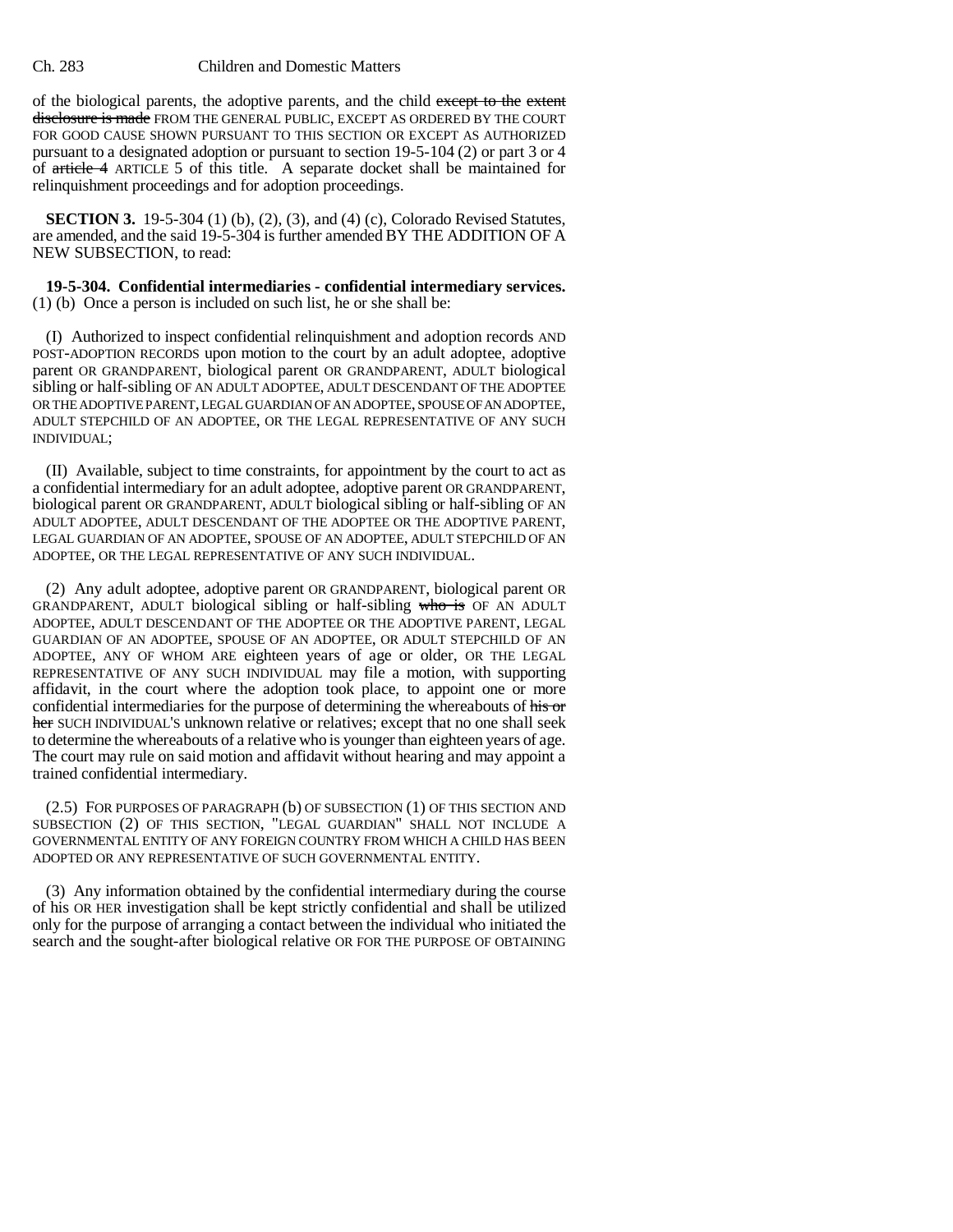CONSENT FOR THE RELEASE OF ADOPTION RECORDS.

(4) (c) If consent for personal communication is not obtained from both parties, all relinquishment and adoption records and any information obtained by any confidential intermediary during the course of his OR HER investigation shall be returned to the court and shall remain confidential.

**SECTION 4.** Part 3 of article 5 of title 19, Colorado Revised Statutes, is amended BY THE ADDITION OF THE FOLLOWING NEW SECTIONS to read:

**19-5-305. Access to adoption records - contact.** (1) **Legislative declaration.** THE GENERAL ASSEMBLY FINDS THAT ON MAY 20, 1949, THE GENERAL ASSEMBLY AMENDED COLORADO LAW TO PROVIDE THAT ALL ADOPTION RECORDS IN EXISTENCE ON THAT DATE AND THOSE RECORDS THAT CAME INTO EXISTENCE AFTER THAT DATE WERE TO BE SEALED AND THEREBY MAINTAINED CONFIDENTIAL FROM THE PUBLIC. THEREAFTER, IN 1967, THE GENERAL ASSEMBLY ACTED TO PRESERVE THE ANONYMITY OF THE BIRTH PARENTS, THE CHILD, AND THE ADOPTIVE PARENTS IN ADOPTION ACTIONS. HOWEVER, AS A RESULT OF THESE CHANGES, MANY ADOPTEES HAVE BEEN UNABLE TO MAKE INFORMED MEDICAL DECISIONS, DETERMINE GENETIC CONSEQUENCES OF CERTAIN MEDICAL AND REPRODUCTIVE DECISIONS, AND ENJOY THE BENEFITS RELATING TO KNOWLEDGE ABOUT ONE'S FAMILY HISTORY. ACCORDINGLY, THE GENERAL ASSEMBLY HEREBY DETERMINES THAT IT IS APPROPRIATE TO ALLOW ACCESS TO CERTAIN ADOPTION INFORMATION BY THE PARTIES TO THE ADOPTION PROCEEDING AND THE ADOPTEE, BUT NOT BY THE PUBLIC AT LARGE.

(2) **Determination of accessibility of records and contact.** SUBJECT TO THE PROVISIONS OF SUBSECTION (4) OF THIS SECTION, THE ACCESSIBILITY OF ADOPTION RECORDS, IN ADDITION TO INSPECTION AUTHORIZED BY A COURT UPON GOOD CAUSE SHOWN PURSUANT TO SECTION 19-1-309, AND THE ABILITY OF A PARTY TO THE ADOPTION PROCEEDING OR THE ADOPTEE TO CONTACT THE ADOPTEE OR ANOTHER PARTY SHALL BE GOVERNED BY THE FOLLOWING PROVISIONS BASED UPON THE DATE ON WHICH THE ADOPTION WAS FINALIZED:

(a) **Adoptions finalized prior to September 1, 1999.** (I) (A) EXCEPT TO THE EXTENT DISCLOSURE IS MADE IN DESIGNATED ADOPTIONS, ALL ADOPTION RECORDS RELATING TO ADOPTIONS FINALIZED PRIOR TO SEPTEMBER 1, 1999, SHALL REMAIN CONFIDENTIAL, AND THE NAMES OF THE PARTIES THERETO AND THE NAME OF THE ADOPTEE SHALL REMAIN ANONYMOUS IF THE ADOPTION WAS FINALIZED ON OR AFTER JULY 1, 1967. SUCH RECORDS SHALL BE ACCESSIBLE BY AN ADULT ADOPTEE, AN ADOPTEE'S BIOLOGICAL PARENT OR GRANDPARENT, AN ADOPTEE'S ADOPTIVE PARENT OR GRANDPARENT, AN ADULT BIOLOGICAL SIBLING OR HALF-SIBLING OF AN ADULT ADOPTEE, AN ADULT DESCENDANT OF THE ADOPTEE OR THE ADOPTIVE PARENT, AN ADOPTEE'S LEGAL GUARDIAN, AN ADOPTEE'S SPOUSE, AN ADULT STEPCHILD OF THE ADOPTEE, OR THE LEGAL REPRESENTATIVE OF ANY SUCH INDIVIDUAL THROUGH THE APPOINTMENT OF A CONFIDENTIAL INTERMEDIARY PURSUANT TO SECTION 19-5-304 WHO SUCCESSFULLY OBTAINS CONSENT FROM THE PERSON SOUGHT TO RELEASE SUCH ADOPTION RECORDS OR BY MUTUAL CONSENT OF THE PARTIES UPON PROOF OF IDENTIFICATION.

(B) FOR PURPOSES OF SUB-SUBPARAGRAPH (A) OF THIS SUBPARAGRAPH (I),"LEGAL GUARDIAN" SHALL NOT INCLUDE A GOVERNMENTAL ENTITY OF ANY FOREIGN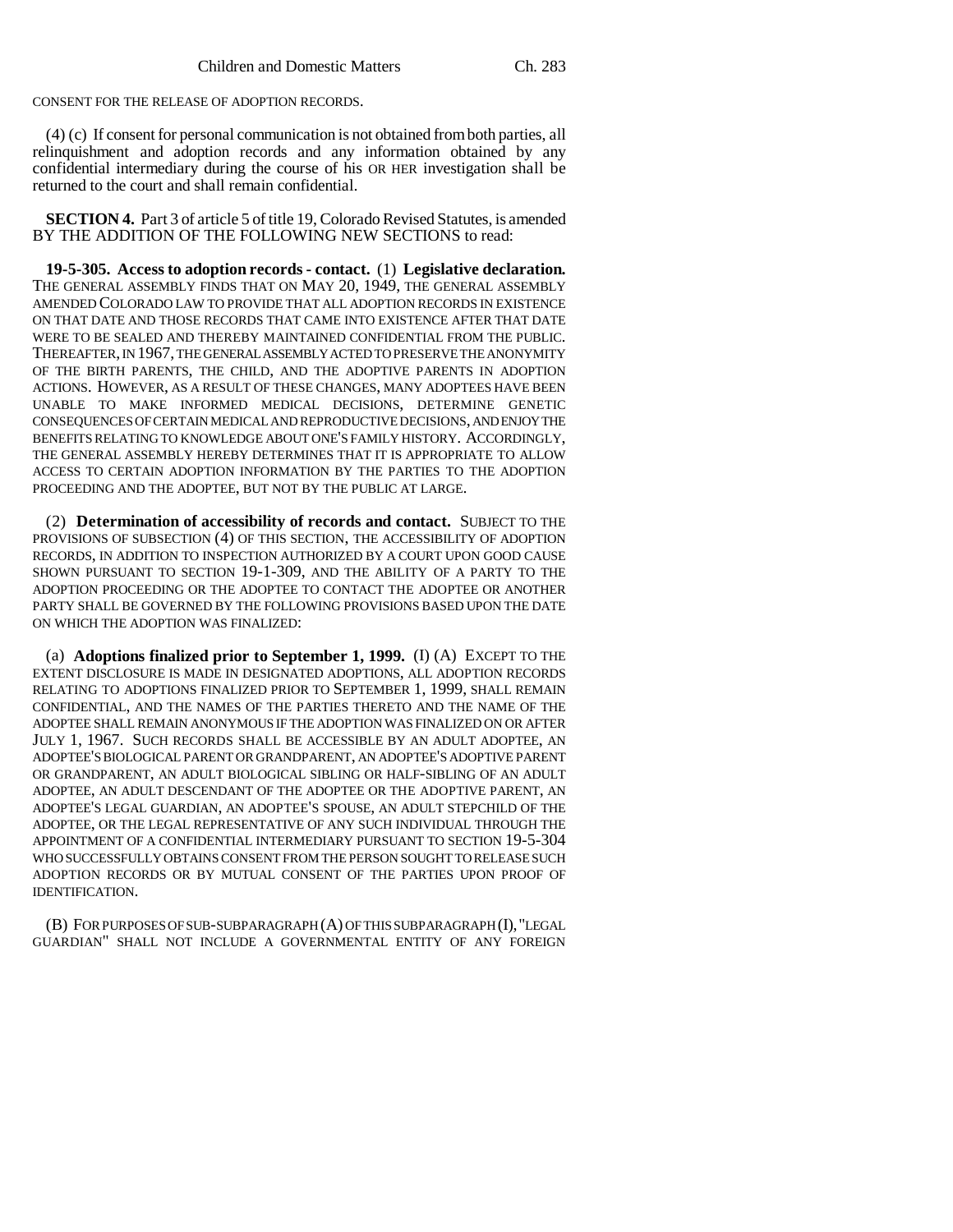COUNTRY FROM WHICH A CHILD HAS BEEN ADOPTED OR ANY REPRESENTATIVE OF SUCH GOVERNMENTAL ENTITY.

(II) THE COURT-APPOINTED CONFIDENTIAL INTERMEDIARY SHALL MAKE A DILIGENT SEARCH OF THE ADOPTION RECORDS AND POST-ADOPTION RECORDS IN AN EFFORT TO FIND THE SOUGHT-AFTER PERSON. IF THE CONFIDENTIAL INTERMEDIARY IF THE CONFIDENTIAL INTERMEDIARY SUCCESSFULLY LOCATES THE PERSON SOUGHT, THE CONFIDENTIAL INTERMEDIARY SHALL PROVIDE THAT PERSON WITH THE OPPORTUNITY TO:

(A) CONSENT TO OR TO REFUSE TO ALLOW CONTACT BY THE PERSON SEEKING CONTACT; AND

(B) CONSENT TO OR REFUSE TO ALLOW DISCLOSURE OF THE ADOPTION RECORDS TO THE PERSON SEEKING SUCH ACCESS.

(b) **Adoptions finalized on or after September 1, 1999.** (I) (A) ALL ADOPTION RECORDS, AS THAT TERM IS DEFINED IN SECTION 19-1-103 (6.5), RELATING TO ADOPTIONS FINALIZED ON OR AFTER SEPTEMBER 1, 1999, SHALL BE OPEN TO INSPECTION AND AVAILABLE FOR COPYING BY AN ADULT ADOPTEE, AN ADULT ADOPTIVE PARENT, OR THE LEGAL REPRESENTATIVE OF ANY SUCH INDIVIDUAL. IN ADDITION, ALL THOSE RECORDS DESCRIBED IN SECTION 19-1-103 (6.5) (a) (I), (II), (IV), AND (V) RELATING TO ADOPTIONS FINALIZED ON OR AFTER SEPTEMBER 1, 1999, SHALL BE OPEN TO INSPECTION AND AVAILABLE FOR COPYING BY AN ADULT ADOPTEE'S ADOPTIVE GRANDPARENT, AN ADULT DESCENDANT OF AN ADULT ADOPTEE OR THE ADOPTIVE PARENT, AN ADOPTEE'S LEGAL GUARDIAN, AN ADOPTEE'S SPOUSE, OR THE LEGAL REPRESENTATIVE OF ANY SUCH INDIVIDUAL. NO OTHER PERSON OR ENTITY SHALL HAVE ACCESS TO SUCH RECORDS EXCEPT AS OTHERWISE PROVIDED BY LAW.

(B) FOR PURPOSES OF SUB-SUBPARAGRAPH (A) OF THIS SUBPARAGRAPH (I), "LEGAL GUARDIAN" SHALL NOT INCLUDE A GOVERNMENTAL ENTITY OF ANY FOREIGN COUNTRY FROM WHICH A CHILD HAS BEEN ADOPTED OR ANY REPRESENTATIVE OF SUCH GOVERNMENTAL ENTITY.

(C) NOTWITHSTANDING THE PROVISIONS OF SUB-SUBPARAGRAPH (A) OF THIS SUBPARAGRAPH (I), THE ADOPTION RECORDS SHALL NOT BE OPEN FOR INSPECTION OR AVAILABLE FOR COPYING WITH RESPECT TO ANY IDENTIFYING INFORMATION CONCERNING A BIRTH PARENT IF SUCH BIRTH PARENT HAS PREVIOUSLY PROVIDED THE COURT WITH A SIGNED AND NOTARIZED WRITTEN STATEMENT WITHIN THREE YEARS AFTER THE FINAL ORDER OF RELINQUISHMENT OR TERMINATION SPECIFYING THAT SUCH PARENT WISHES THE IDENTIFYING INFORMATION CONCERNING THAT PARENT TO REMAIN CONFIDENTIAL. THE WRITTEN STATEMENT SHALL REMAIN IN THE COURT'S RELINQUISHMENT OR TERMINATION FILE UNLESS LATER WITHDRAWN BY THE PARENT. THE BIRTH PARENT SUBMITTING SUCH A WRITTEN STATEMENT MAY ALSO SUBMIT TO THE COURT A LETTER OF EXPLANATION THAT SHALL BE RELEASED TO THE ADOPTEE AT THE TIME THAT THE ADOPTEE MAKES A REQUEST FOR INSPECTION OF THE ADOPTION RECORDS.

(II) FOR ADOPTIONS FINALIZED ON OR AFTER SEPTEMBER 1, 1999, CONTACT BY AN ADULT ADOPTEE, AN ADULT ADOPTIVE PARENT, OR AN ADULT DESCENDANT OF THE ADOPTEE OR THE ADOPTIVE PARENT WITH A BIRTH PARENT OR BIOLOGICAL RELATIVE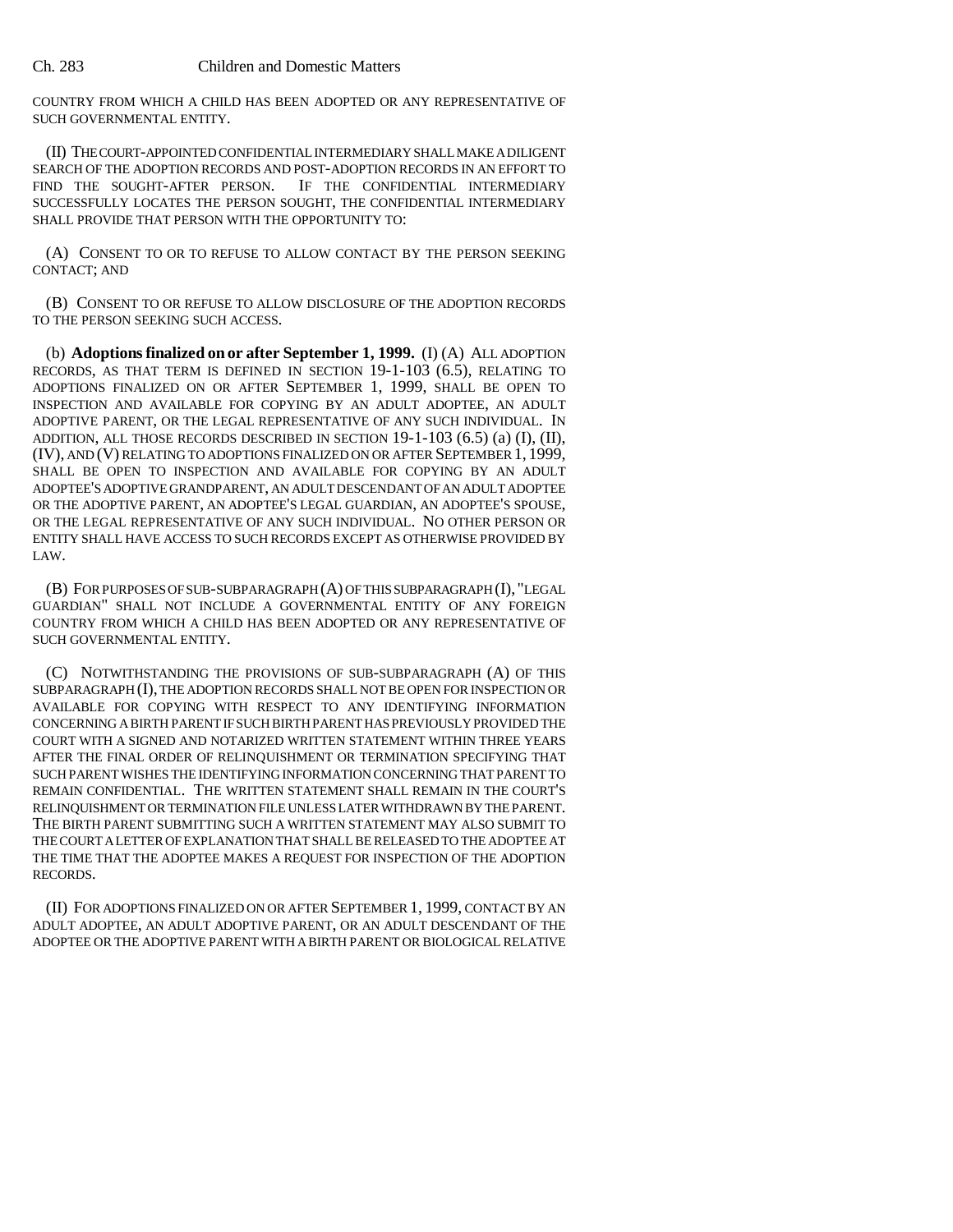MAY BE ATTEMPTED AT ANY TIME DIRECTLY OR THROUGH ANOTHER PERSON OR AGENCY INCLUDING, BUT NOT LIMITED TO, A CONFIDENTIAL INTERMEDIARY APPOINTED PURSUANT TO SECTION 19-5-304; EXCEPT THAT CONTACT WITH A BIRTH PARENT WHO HAS PREVIOUSLY PROVIDED A WRITTEN STATEMENT TO THE COURT AS DESCRIBED IN SUB-SUBPARAGRAPH (C) OF SUBPARAGRAPH (I) OF THIS PARAGRAPH (b) MAY BE ATTEMPTED THROUGH A CONFIDENTIAL INTERMEDIARY APPOINTED PURSUANT TO SECTION 19-5-304.

(III) FOR ADOPTIONS FINALIZED ON OR AFTER SEPTEMBER 1,1999, A BIRTH PARENT SHALL HAVE ACCESS TO ADOPTION RECORDS AND CONTACT WITH THE ADOPTEE OR THE ADOPTIVE FAMILY AS OTHERWISE PROVIDED BY LAW.

(c) (I) NOTWITHSTANDING PARAGRAPHS (a) AND (b) OF THIS SUBSECTION (2), IF IT IS DETERMINED THAT THE PERSON ABOUT WHOM INFORMATION IS SOUGHT IS DECEASED, THEN THE PERSON SEEKING THE INFORMATION, WHETHER HE OR SHE IS THE ADULT ADOPTEE, THE ADULT ADOPTIVE PARENT, OR THE LEGAL REPRESENTATIVE OF ANY SUCH INDIVIDUAL, SHALL BE ALLOWED ACCESS TO THE ADOPTION RECORDS. IN ADDITION, AN ADULT ADOPTEE'S ADOPTIVE GRANDPARENT, AN ADULT DESCENDANT OF AN ADULT ADOPTEE OR THE ADOPTIVE PARENT, AN ADOPTEE'S LEGAL GUARDIAN, AN ADOPTEE'S SPOUSE, OR THE LEGAL REPRESENTATIVE OF ANY SUCH INDIVIDUAL SHALL BE ALLOWED ACCESS TO THOSE RECORDS DESCRIBED IN SECTION 19-1-103  $(6.5)$  (a) (I), (II), (IV), AND (V).

(II) FOR PURPOSES OF SUBPARAGRAPH (I) OF THIS PARAGRAPH (c), "LEGAL GUARDIAN" SHALL NOT INCLUDE A GOVERNMENTAL ENTITY OF ANY FOREIGN COUNTRY FROM WHICH A CHILD HAS BEEN ADOPTED OR ANY REPRESENTATIVE OF SUCH GOVERNMENTAL ENTITY.

(3) **Access to identifying information through child placement agencies.** (a) UPON PROOF OF IDENTITY OF THE PERSON SUBMITTING THE CONSENT FORM, A LICENSED CHILD PLACEMENT AGENCY SHALL ACCEPT A CONSENT FORM, AS THAT TERM IS DEFINED IN SECTION 19-1-103 (28.5), FROM AN ADULT ADOPTEE OR FROM EITHER ADULT ADOPTEE'S BIRTH PARENT OR FROM AN ADULT ADOPTIVE PARENT AUTHORIZING THE RELEASE OF IDENTIFYING INFORMATION, AS THAT TERM IS DEFINED IN SECTION 19-1-103 (63.5), CONCERNING THE PERSON SUBMITTING THE CONSENT FORM, TO THE EXTENT SUCH INFORMATION IS AVAILABLE TO THE CHILD PLACEMENT AGENCY.

(b) (I) UPON INQUIRY BY AN ADULT ADOPTEE OR AN ADULT ADOPTEE'S BIRTH PARENT OR AN ADULT ADOPTIVE PARENT SEEKING INFORMATION ABOUT ANOTHER PARTY FROM A LICENSED CHILD PLACEMENT AGENCY, THE CHILD PLACEMENT AGENCY SHALL BE AUTHORIZED TO RELEASE IDENTIFYING INFORMATION TO THE INQUIRING PERSON, UPON PROOF OF IDENTITY BY THE INQUIRING PERSON, IF THE LICENSED CHILD PLACEMENT AGENCY IS IN POSSESSION OF A CONSENT FORM FROM THE PARTY ABOUT WHOM INFORMATION IS SOUGHT AUTHORIZING SUCH RELEASE.

(II) IN THOSE CIRCUMSTANCES IN WHICH A CHILD PLACEMENT AGENCY HAS RELEASED IDENTIFYING INFORMATION PURSUANT TO PARAGRAPH (a) OF THIS SUBSECTION (3), THE CHILD PLACEMENT AGENCY MAY ATTEMPT TO LOCATE THE PERSON WHO HAD ORIGINALLY SUBMITTED THE CONSENT FORM AND, UPON LOCATING SUCH PERSON, ADVISE HIM OR HER OF THE RELEASE. IF THE INQUIRING PERSON ALSO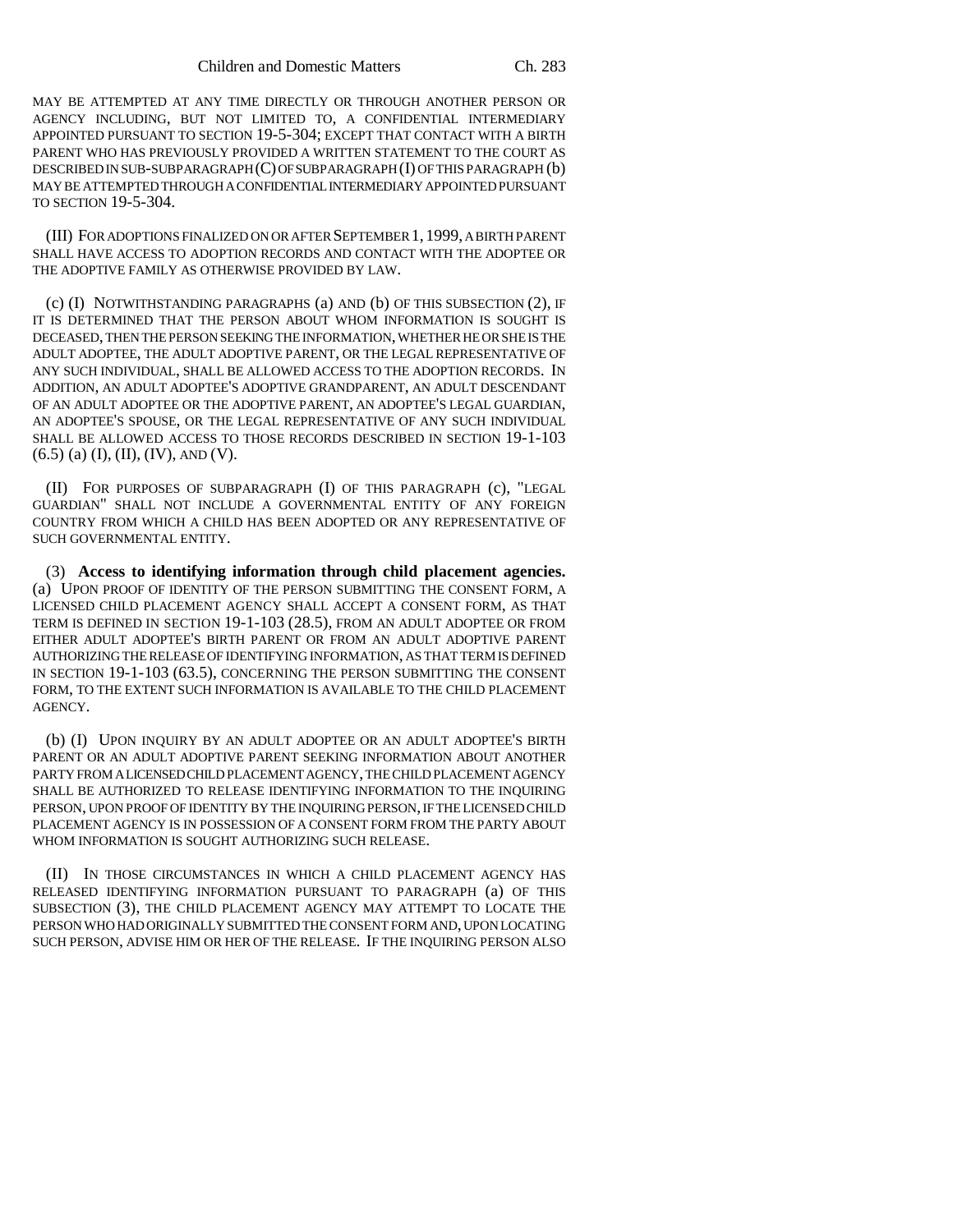SUBMITTED A CONSENT FORM AUTHORIZING THE RELEASE OF IDENTIFYING INFORMATION ABOUT HIM OR HER, THE CHILD PLACEMENT AGENCY MAY PROVIDE SUCH IDENTIFYING INFORMATION TO THE PERSON LOCATED.

(c) A LICENSED CHILD PLACEMENT AGENCY THAT ACCEPTS A CONSENT FORM MAY CHARGE A REASONABLE FEE TO COVER THE DIRECT AND INDIRECT COSTS ASSOCIATED WITH THE SERVICES PROVIDED PURSUANT TO THIS SUBSECTION (3), IF A WRITTEN FEE AGREEMENT HAS BEEN SIGNED BY THE AGENCY AND THE PARTY SUBMITTING THE CONSENT FORM PRIOR TO THE PROVISION OF ANY SERVICE. THE LICENSED CHILD PLACEMENT AGENCY SHALL BE REQUIRED TO PROVIDE A LIST OF NAMES, ADDRESSES, AND TELEPHONE NUMBERS OF ORGANIZATIONS PERFORMING SIMILAR SERVICES PRIOR TO SIGNING ANY FEE AGREEMENT WITH ANY PARTY SUBMITTING A CONSENT FORM. INFORMATION IN THE POST-ADOPTION RECORD IS CONFIDENTIAL AND SHALL NOT BE DISCLOSED BY THE DEPARTMENT OF HUMAN SERVICES, A LICENSED CHILD PLACEMENT AGENCY, OR A COURT EXCEPT AS SPECIFICALLY PERMITTED IN THIS PART 3, OR AS MAY BE DEEMED NECESSARY BY THE DEPARTMENT OF HUMAN SERVICES IN PERFORMING ITS DUTIES UNDER THIS PART 3.

(d) THE RELEASE OF ANY INFORMATION BY A LICENSED CHILD PLACEMENT AGENCY PURSUANT TO THIS SUBSECTION (3) SHALL BE SUBJECT TO THE PROVISIONS OF SUBSECTION (4) OF THIS SECTION.

(4) **Access to information and contact concerning sibling groups.** NOTWITHSTANDING THE PROVISIONS SET FORTH IN SUBSECTIONS  $(2)$  AND  $(3)$  OF THIS SECTION AUTHORIZING ACCESS TO ADOPTION RECORDS AND CONTACT WITH AN ADOPTEE, IN THOSE CIRCUMSTANCES IN WHICH ONE FAMILY HAS ADOPTED TWO OR MORE SIBLINGS, ACCESS TO THE ADOPTION RECORDS CONCERNING AN ADOPTEE AND CONTACT WITH AN ADOPTEE SHALL NOT OCCUR UNTIL ALL OF THE SIBLINGS ADOPTED BY THE FAMILY HAVE ATTAINED EIGHTEEN YEARS OF AGE.

(5) **Adult adoptee's restriction on access to records.** NOTWITHSTANDING THE PROVISIONS OF SUBSECTION (2) OF THIS SECTION, AN ADULT ADOPTEE MAY, AT ANY TIME, PROVIDE THE COURT THAT FINALIZED THE ADOPTION WITH A SIGNED AND NOTARIZED WRITTEN STATEMENT SPECIFYING THAT SUCH ADULT ADOPTEE WISHES TO MAINTAIN THE IDENTIFYING INFORMATION CONCERNING THAT ADOPTEE CONFIDENTIAL. THE WRITTEN STATEMENT SHALL REMAIN IN THE COURT'S ADOPTION FILE UNLESS LATER WITHDRAWN BY THE ADOPTEE. NOTHING IN THIS SUBSECTION (5) SHALL BE CONSTRUED TO AFFECT ACCESS TO RECORDS THROUGH THE CONFIDENTIAL INTERMEDIARY PROCESS.

**19-5-306. Public information campaign.** THE EXECUTIVE DIRECTORS OF THE DEPARTMENT OF HUMAN SERVICES AND THE DEPARTMENT OF PUBLIC HEALTH AND ENVIRONMENT, OR SUCH EXECUTIVE DIRECTORS' DESIGNEES, SHALL WORK TOGETHER TO DESIGN AND IMPLEMENT EFFORTS WITHIN EXISTING APPROPRIATIONS TO ASSIST IN INFORMING THE PUBLIC ABOUT THE EXISTENCE AND AVAILABILITY OF THE CONFIDENTIAL INTERMEDIARY PROCESS ESTABLISHED IN THIS PART 3 AND THE VOLUNTARY ADOPTION REGISTRY ESTABLISHED PURSUANT TO SECTION 25-2-113.5, C.R.S., AND TO INFORM THE PUBLIC ABOUT THE CHANGE IN THE AVAILABILITY OF ADOPTION RECORDS AND OTHER RECORDS RELATED TO THE ADOPTION PROCESS AS SET FORTH IN SECTION 19-5-305. SUCH EFFORTS SHALL BE IMPLEMENTED WITHIN EXISTING APPROPRIATIONS ON OR BEFORE SEPTEMBER 1, 1999, BY DISSEMINATING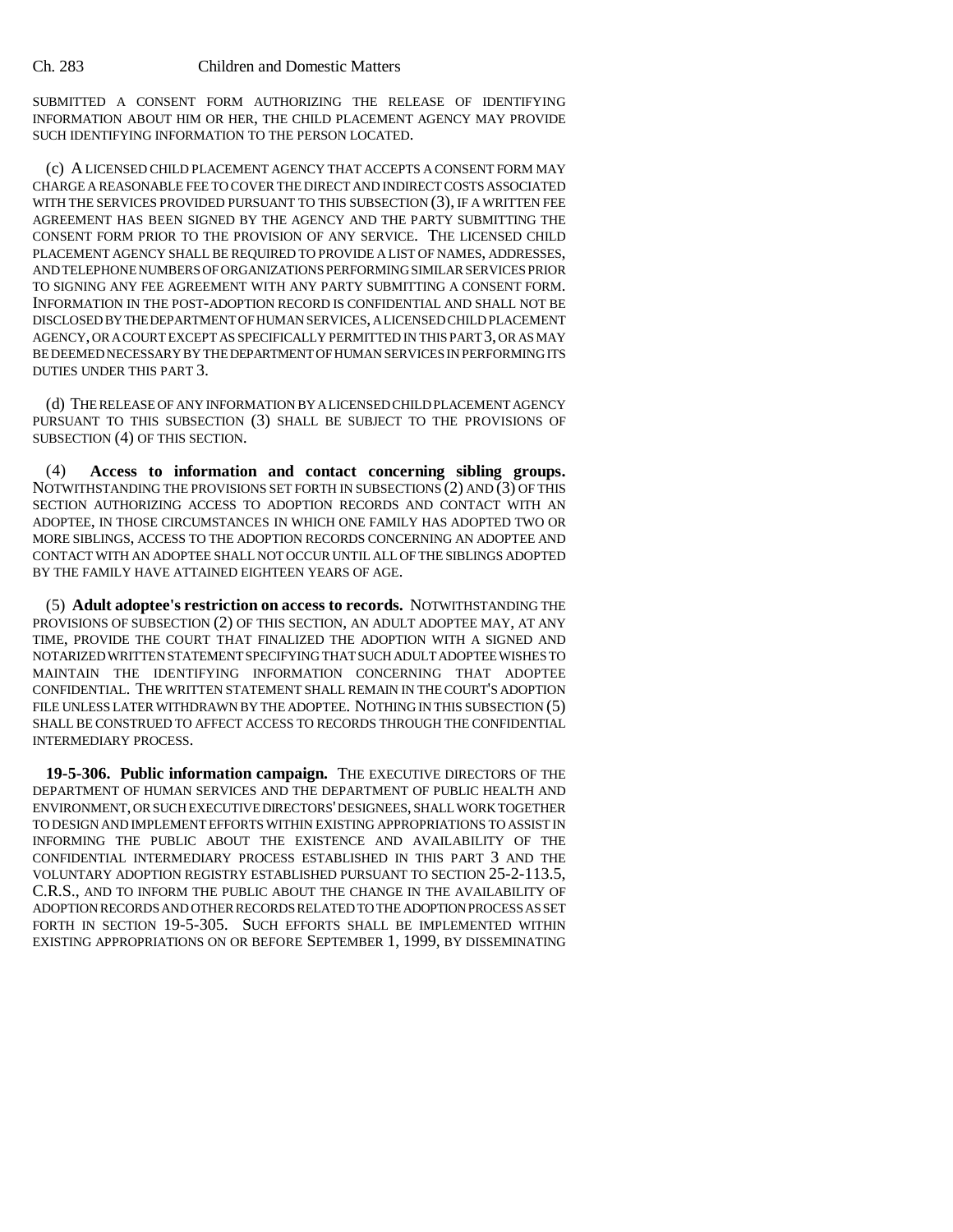INFORMATION TO THE PUBLIC THROUGH CHILD PLACEMENT AGENCIES AND THROUGH THE USE OF PUBLIC SERVICE ANNOUNCEMENTS AND SUCH OTHER ADDITIONAL MEANS OF COMMUNICATION AS THE EXECUTIVE DIRECTORS OR THEIR DESIGNEES DETERMINE APPROPRIATE.

**SECTION 5.** 25-2-113 (1) (b), (3), and (6), Colorado Revised Statutes, are amended to read:

**25-2-113. New certificates of birth following adoption - legitimation parentage determination.** (1) (b) A new certificate of birth shall be prepared by the state registrar as to any adopted person born in a foreign country and a resident of this state whenever he THE STATE REGISTRAR receives with respect to such person a certified copy of the final decree of adoption as required by section 19-5-212, C.R.S., and section 25-2-107 and findings of fact as required by this section. In proceedings for the adoption of a person who was born in a foreign country, the juvenile court having jurisdiction of adoptions, upon evidence from reliable sources, shall make findings of fact as to the date and place of birth and parentage of such person. The state registrar shall prepare a new birth certificate in the new name of the adopted person and shall seal the certified copy of the findings of the court and the certified copy of the final decree of adoption WHICH SHALL BE KEPT CONFIDENTIAL EXCEPT AS OTHERWISE PROVIDED IN PART 3 OF ARTICLE 5 OF TITLE 19, C.R.S. The birth certificate shall be labeled as a certificate of foreign birth and shall show specifically the true or probable country of birth and that the certificate is not evidence of United States citizenship. If the child was born in a foreign country but was a citizen of the United States at the time of birth, the state registrar shall not prepare a certificate of foreign birth but instead shall notify the adoptive parents of the procedures for obtaining a revised birth certificate for their child through the United States department of state. Any copy of a certificate of foreign birth issued shall indicate this policy, show the actual place of birth, and indicate the fact that the certificate is not proof of United States citizenship for the adopted child. A new certificate of birth in the new name of the adopted person prepared by the state registrar pursuant to this section is hereby legalized and made valid.

Thereafter, the original certificate and evidence concerning adoption, legitimacy, or parentage shall be sealed and not be subject to inspection except as provided in section 25-2-113.5 OR IN PART 3 OF ARTICLE 5 OF TITLE 19, C.R.S., by regulation, or upon order of a court of competent jurisdiction after the court has satisfied itself that the interests of the child or the child's descendants or the parents will best be served by opening said seal. The information obtained from opening said seal may be withheld from public view or from being presented as evidence at the discretion of the judge.

(6) When a new certificate of birth is established by the state registrar, all copies of the original certificate of birth in the custody of any other custodian of vital records in this state shall be sealed from inspection, EXCEPT AS OTHERWISE PROVIDED IN PART 3 OF ARTICLE 5 OF TITLE 19, C.R.S., or forwarded to the state registrar, as he THE STATE REGISTRAR shall direct.

**SECTION 6. No appropriation.** The general assembly has determined that this act can be implemented within existing appropriations, and therefore no separate appropriation of state moneys is necessary to carry out the purposes of this act.